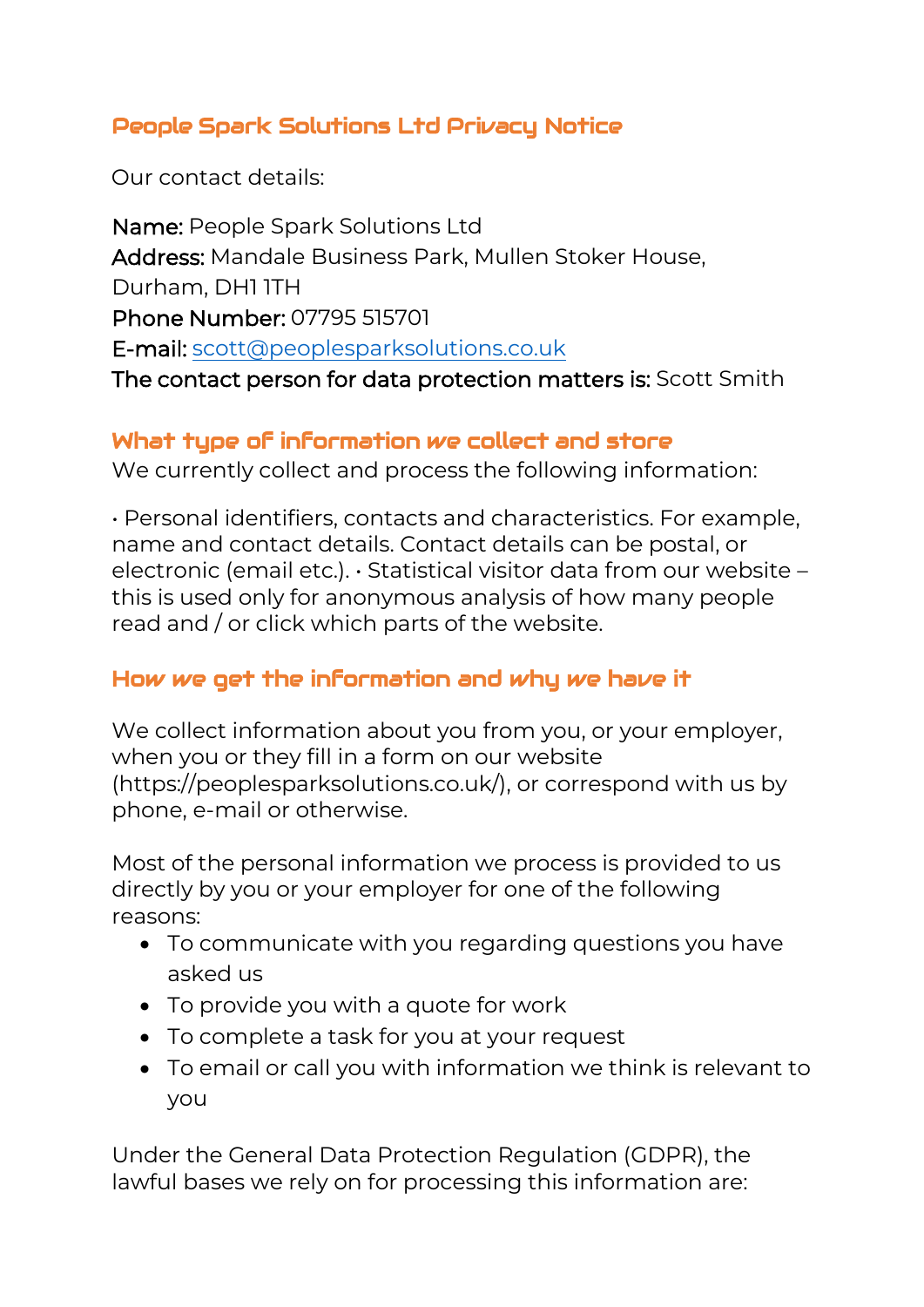(a) Your consent. You are able to remove your consent at any time. You can do this by contacting Scott Smith using the contact details above.

(b) We have a contractual obligation.

(c) We have a legal obligation.

(f) We have a legitimate interest. What we do with the information we have

We use the information that you have given us in order to maintain a working relationship with you, and to provide services for you.

Occasionally we may disclose your personal information to third parties where required by law or when necessary to provide a service to you (for example sharing your email address with talent assessment providers to be processed on our behalf).

We do not sell personal information on to others and have no plans to do so.

#### How we store your information

Your information is securely stored in Gateshead, UK.

We will retain your personal data no longer than is necessary for the purposes for which it is processed. We will keep your personal details for 15months to keep in contact and to maintain a business relationship. We will then dispose your information using proprietary software where this data is electronic, and by shredder should it be in paper form.

## Your data protection rights

Under data protection law, you have rights including:

Your right of access -You have the right to ask us for copies of your personal information.